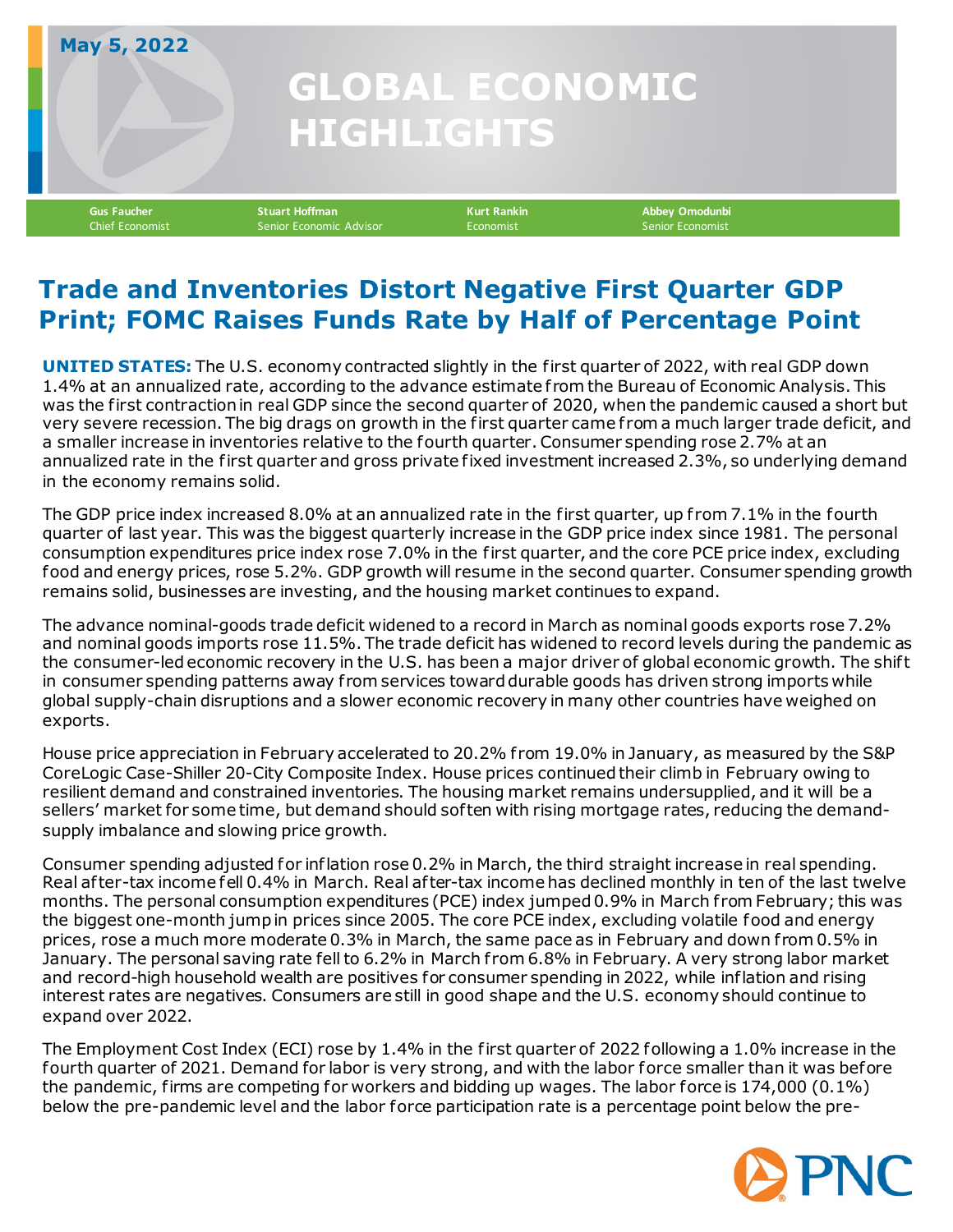## **GLOBAL ECONOMIC HIGHLIGHTS**

pandemic rate. The National Federation of Independent Business survey in March showed that 47% of all small businesses reported unfilled job openings.

The FOMC increased the fed funds rate by 50 basis points at its decision on May 4. This is the second increase in the fed funds rate in the current tightening cycle; the FOMC raised the fed funds rate by 25 basis points at its last meeting, in mid-March. The FOMC also announced details on reducing the size of the Federal Reserve's balance sheet beginning on June 1.

**EUROZONE:** Euro area GDP rose slightly in the first quarter of 2022, with real GDP up a small 0.8% at an annualized rate, according to the European Statistical Of fice. On a quarter-over-quarter basis, economic growth slowed to 0.2% in the first quarter of 2022 f rom 0.3% in the fourth quarter of 2021. Inflationadjusted annualized economic output in the first quarter of 2022 rose 0.8% in Germany and 1.3% in Spain, and declined 0.2% in France and 0.7% in Italy. COVID-related restrictions, and higher energy prices and decreased consumer and business sentiment in the wake of the Russia-Ukraine crisis weighed on economic activity in the first quarter of 2022. The economic outlook remains uncertain; lockdowns in China and the Ukraine invasion are headwinds to the euro area economy. The inflation outlook has grown more uncertain in recent weeks. Gazprom, Russia's state-owned energy company, cut off gas supplies to Poland and Bulgaria on April 27 af ter both countries refused to pay in rubles. An expansion of Gazprom's cuts to include euro area economies or an embargo on Russian oil imports by the eurozone would increase the already elevated recession risk.

Yearly inflation as measured by the harmonized index of consumer prices registered at 7.5% in April, unchanged f rom March. Across the main countries of the eurozone, consumer prices rose at the strongest pace in Estonia, Lithuania, Latvia, Netherlands, and Slovakia--the countries geographically close to Russia and Ukraine. Yearly core inflation (excluding energy, food, alcohol, and tobacco) surprised to the upside at 3.5% in April; the consensus expectation was for a 3.2% reading.

Weak growth, high inflation, and a deteriorating economic outlook put the European Central Bank (ECB) in a bind. PNC Economics expects the ECB to raise its deposit facility rate by 25 basis points in September and again in December, taking its policy rate from -0.5% to 0% by the end of this year. With strong wage gains in the labor market, high global inflation and a deteriorating inflation outlook, a July hike by the ECB is on the table.

**CHINA:** Economic activity contracted sharply in April as the Caixin manufacturing PMI dropped to 46.0 f rom 48.1 in March. April's reading marked the lowest level since February 2020. The official services PMI fell in April to 41.9, the lowest level since February 2020, f rom 48.4 in March. Readings above 50 indicate growth while readings below 50 suggest contraction. COVID-related lockdowns, a weak real estate sector, higher energy prices and a slower growing global economy have weighed on China's economy in 2022.

**UNITED KINGDOM:** As expected, the Bank of England (BoE) increased its policy rate, the Bank Rate, f rom 0.75% to 1.0% when policymakers met on May 5. The BoE's forecast showed inflation climbing above 10% in October due to an increase in energy prices. The U.K. is currently in a cost-of-living crisis. Consumer confidence in April plunged to the lowest level since 2008, inflation is at a thirty-year high, and the outlooks for inflation and the broader economy have deteriorated significantly since the Ukraine invasion started. Risks to the inflation outlook are to the upside; a tight labor market and higher global commodity prices will put upward pressures on inflation as the BoE tightens.

**JAPAN:** The Bank of Japan (BoJ) kept its negative interest rate, asset purchases and yield curve control policies unchanged when policymakers met on April 28.

March industrial production was weaker than expected as a big earthquake in northern Japan disrupted output. Industrial production in March rose 0.3% on the month, lower than the consensus expectation for a 0.5% increase. On a year-over-year basis, industrial production in March was down 1.7%.

Retail sales grew 2.0% in March from February, following a 0.9% decline in February, as restrictions on mobility were lif ted. On a year-over-year basis, retail sales in March expanded 0.9%.